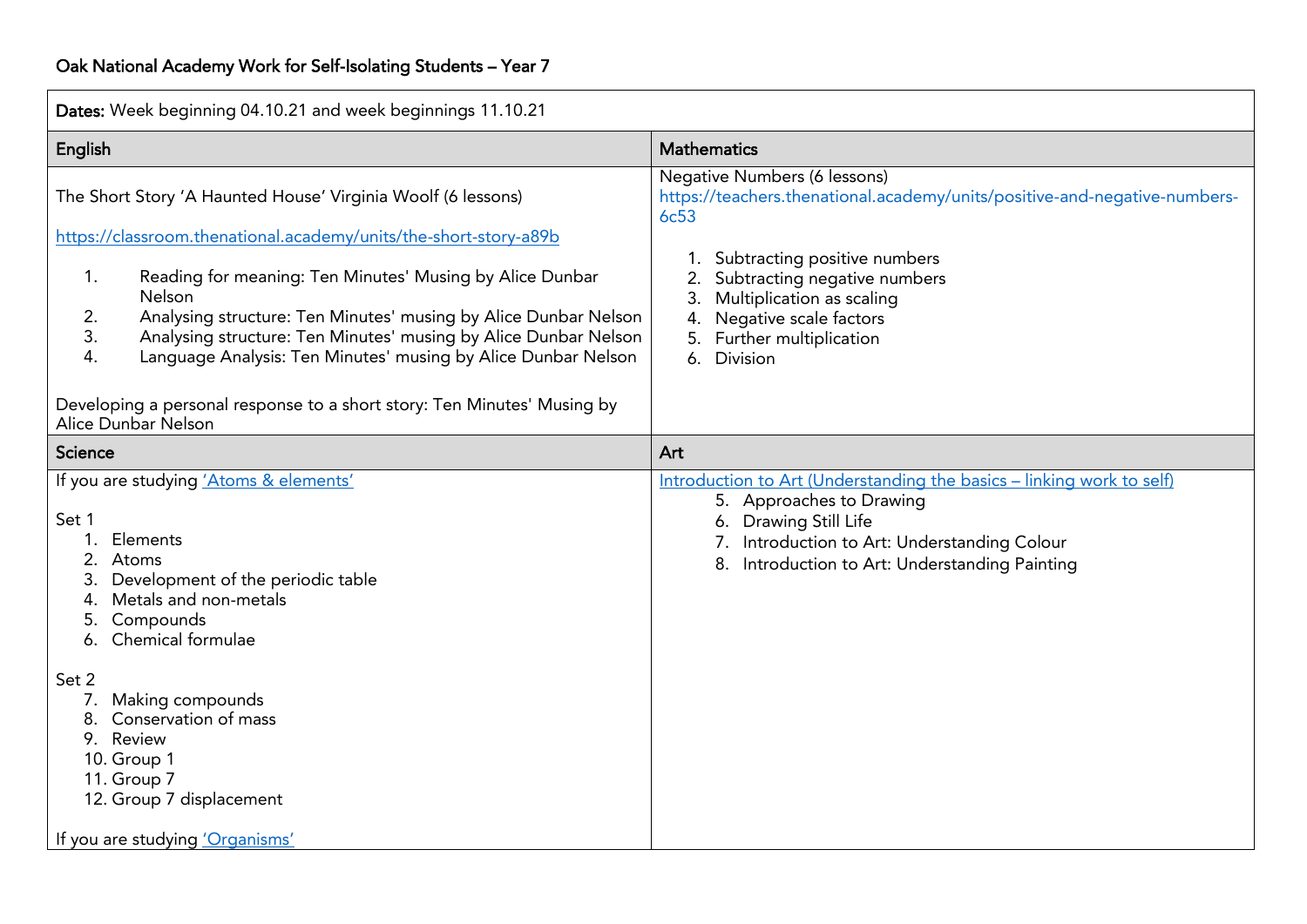| Set 1<br>Microscopes<br>Unicellular organisms<br>Diffusion part 1<br>Diffusion part 2<br>Plant cells<br>Plants as organism<br>Set 2<br>Animal cells<br>Comparing animal and plant cells<br>Specialised cells<br>10. Animals as organisms<br>11. Digestive system<br>12. Respiratory system                                                                                                                                                                                                                                                                                                 |                                                                                                                                                                                                                                                                                                                                                                |
|--------------------------------------------------------------------------------------------------------------------------------------------------------------------------------------------------------------------------------------------------------------------------------------------------------------------------------------------------------------------------------------------------------------------------------------------------------------------------------------------------------------------------------------------------------------------------------------------|----------------------------------------------------------------------------------------------------------------------------------------------------------------------------------------------------------------------------------------------------------------------------------------------------------------------------------------------------------------|
| <b>Computer Science</b>                                                                                                                                                                                                                                                                                                                                                                                                                                                                                                                                                                    | <b>Design Technology</b>                                                                                                                                                                                                                                                                                                                                       |
| Impact of Technology: Collaborating Online Respectfully<br>Access and complete the first two lessons of the unit:<br>Lesson 1: Account Security<br>Lesson 2: Respectful Communication<br>Students who have completed the first two lessons should move onto The<br>next lessons in the unit:<br>Lesson 3: Cyber Bullying<br>Learn about what Cyberbullying is and what to do if you're affected by it.<br>Lesson 4: Recognise and Report<br>Discuss what situations can happen online and what you can do about them<br>as well as discovering who you can go to if you have any problems. | Y7 - DT (2 lessons)<br>Key Stage 3 Design & Technology, core design skills<br>Lesson 1 - Graphic Communication<br>Lesson 2 - An introduction to CAD & 3D modelling<br>Y7 - Food (2 lessons)<br>Key Stage 3, Design & Technology, Future food and the application of<br>science<br>Lesson 1 - Dietary variety<br>Lesson 2 - New technologies in food production |
| <b>Drama</b>                                                                                                                                                                                                                                                                                                                                                                                                                                                                                                                                                                               | Geography                                                                                                                                                                                                                                                                                                                                                      |
| https://classroom.thenational.academy/lessons/vocal-skills-part-2-<br>70wk8c?utm_source=copy-<br>link&utm_medium=copy&utm_campaign=sharing-<br>button&activities=intro_quiz+video+exit_quiz&schoolUrn=137436<br>(3 lessons)<br>Vocal skills lesson 2-5                                                                                                                                                                                                                                                                                                                                     | What are the main map skills we use in Geography?<br>Lessons for week commencing Monday 4 <sup>th</sup> October. The lessons can be<br>found here: https://classroom.thenational.academy/units/map-skills-78f1                                                                                                                                                 |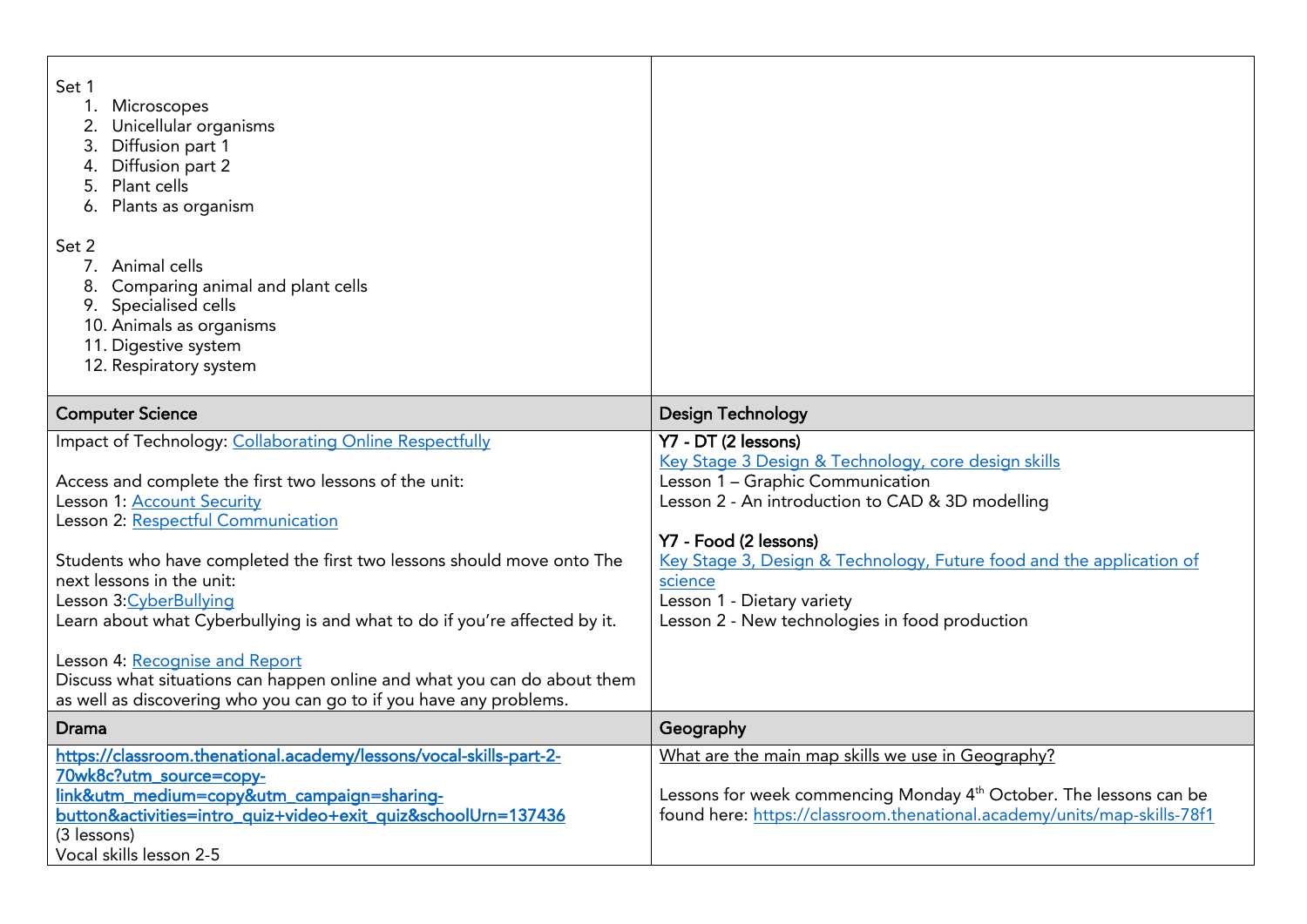|                                                                                                                                                                                                                                                                                                              | 1. What are grid references?<br>2. Reading distances on maps.<br>Lessons for week commencing Monday 11 <sup>th</sup> October. These lessons can be<br>found here:<br>https://classroom.thenational.academy/units/map-skills-78f1<br>3. Reading direction on a map.<br>4. Representing height on a map.<br>You should complete the learning tasks on lined paper and bring the work<br>into school when you return.                                                                                                                                                                                                                         |
|--------------------------------------------------------------------------------------------------------------------------------------------------------------------------------------------------------------------------------------------------------------------------------------------------------------|--------------------------------------------------------------------------------------------------------------------------------------------------------------------------------------------------------------------------------------------------------------------------------------------------------------------------------------------------------------------------------------------------------------------------------------------------------------------------------------------------------------------------------------------------------------------------------------------------------------------------------------------|
| <b>History</b>                                                                                                                                                                                                                                                                                               | <b>Music</b>                                                                                                                                                                                                                                                                                                                                                                                                                                                                                                                                                                                                                               |
| How dark were the Dark Ages? (6 lessons)<br>1. The End of Roman Britain<br>The arrival of the Anglo-Saxons<br>3.<br>Anglo-Saxon society<br>The Anglo-Saxon Kingdoms<br>The conversion of Anglo-Saxons<br>The return of towns                                                                                 | <b>Elemental 'Pulse'</b><br>3. What can a human voice do?<br>4. How can we communicate the meaning of a song through voice?<br>PLAYLIST songs to listen and watch<br>Anna Meredith 'Connect It'<br>John Adams 'Short Ride in a Fast machine'<br>Kerry Andrew 'No Place Like'                                                                                                                                                                                                                                                                                                                                                               |
| <b>PE</b>                                                                                                                                                                                                                                                                                                    | <b>RAVE</b>                                                                                                                                                                                                                                                                                                                                                                                                                                                                                                                                                                                                                                |
| Health related exercise activity: components of fitness (6 lessons):<br>1. How can we train muscular endurance?<br>2.<br>How can we train power?<br>How can we train agility?<br>3.<br>How can we train balance?<br>4.<br>How can we train speed?<br>5.<br>How can we train cardiorespiratory fitness?<br>6. | 1. https://youtu.be/lwC1Ox2d3Rc<br>7F<br>2. https://youtu.be/4ajXqGus0eQ<br>(this is two lessons' work - no need to complete everything in one go!)<br>1. https://youtu.be/lwC1Ox2d3Rc<br>2. https://youtu.be/4ajXqGus0eQ<br>70<br>(this is two lessons' work - no need to complete everything in one go!)<br>1. https://youtu.be/4ajXqGus0eQ<br>7R<br>(two lessons's work)<br>1. https://youtu.be/lwC1Ox2d3Rc<br>2. https://youtu.be/4ajXqGus0eQ<br>7M<br>(two lessons' work - no need to complete everything in one go!)<br>1. https://youtu.be/4ajXqGus0eQ<br>7B<br>(two lessons' work)<br>1. https://youtu.be/lwC1Ox2d3Rc<br><b>7Y</b> |